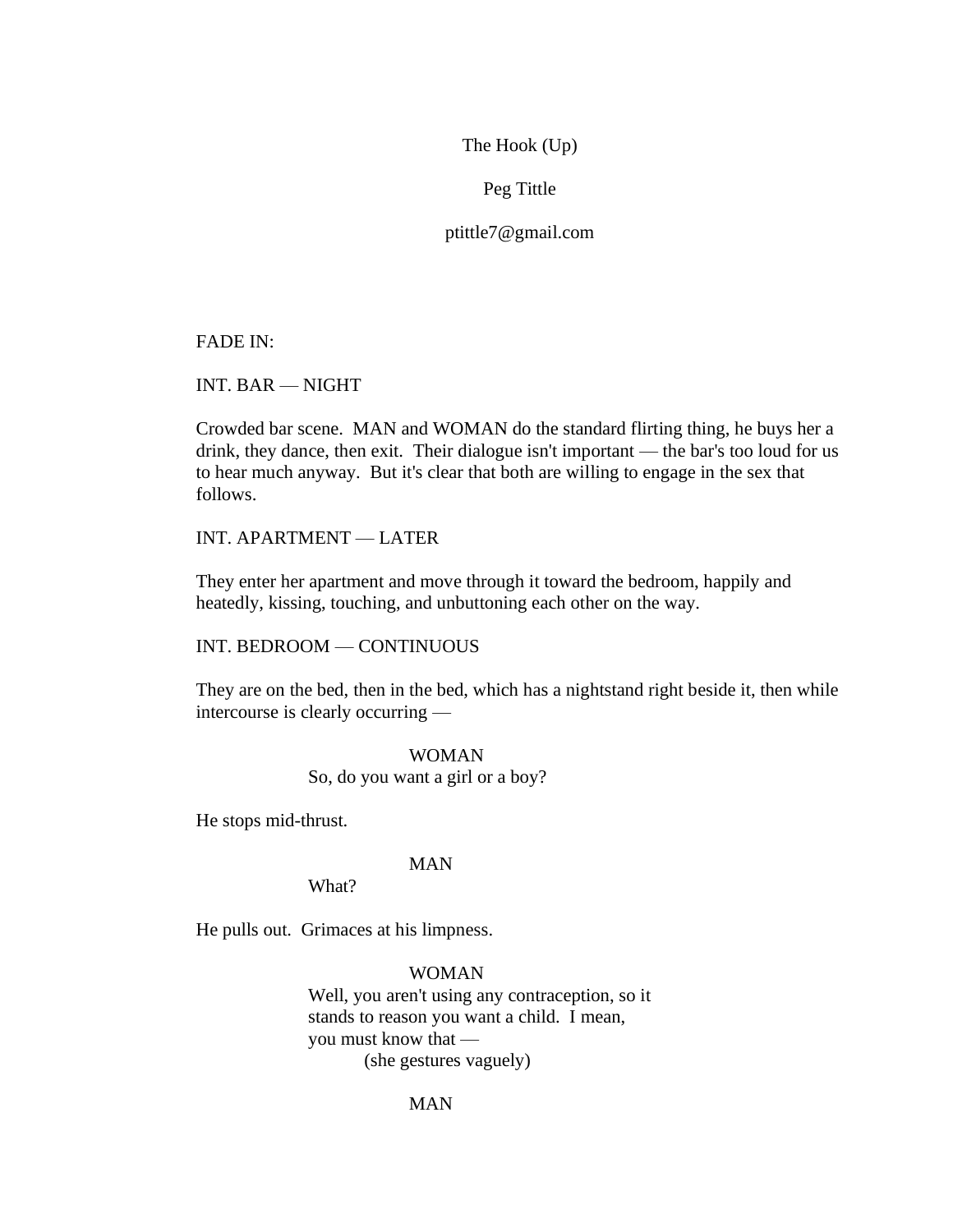# (rolling off her; things are clearly over) Of course I know — No, I don't want a kid —

He's up and dressing.

### MAN (CONT'D)

I assumed you were —

# WOMAN

Pretty important thing to just take for granted, isn't it?

# MAN

(his anger increasing) What is this, some sort of trap?

# WOMAN

Not at all. I'm okay with it. I mean, I'll charge for incubation services, \$50,000 is about standard, and then give you the kid, no strings  $\overline{\phantom{a}}$ 

# MAN

I don't want a kid!

#### WOMAN

Then  $why$  —

MAN Because you're the one who gets pregnant!

### WOMAN

I realize that. And as I said, I'm okay with it. If you're the one not okay with it, if you're the one who doesn't want this to be reproductive sex, then you're the one who should be using contraception.

He says nothing as he continues to dress.